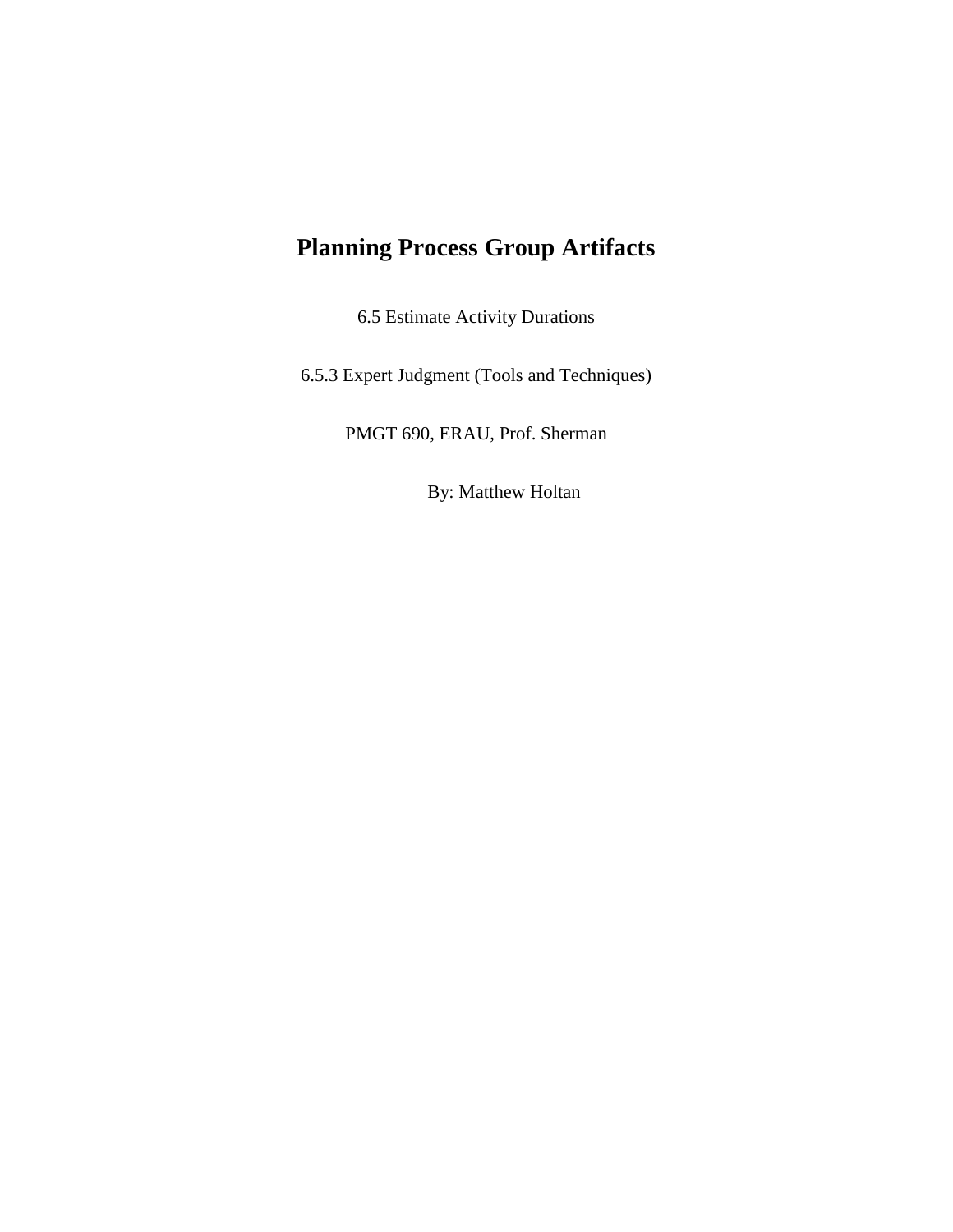## **6.5.3 Expert Judgment (Tools and Techniques):**

According to the PMBOK  $5<sup>th</sup>$  ed, expert judgement is used to develop the project charter to assess various inputs. Expert judgements can include but not limited to: other departments, consultants, stakeholders, subcontractors, subject matter experts, and project management office (PMO). The project managers must take in all relevant inputs from these groups that relate directly or indirectly to the project. The more inputs from diverse, valid and project-related sources, there are less risks, better rapport and more effective communication. (PMI,2013).

In my work environment, most projects initially rely heavily on the resources at hand. This would include subject matter experts (SME), or the people that have the experience and knowledge dealing with the task on hand. The subject matter experts can provide insight and counseling to project managers and stakeholders to provide a path and illuminate risks, required resources and time lines. They can utilize one of the quality tools to provide the best course of action. Then, supervision can adequately make a better-informed decision on whether to continue with the resources on hand, or recruit additional help to assist.

In regard to estimating activity durations, this process typically is reserved for top management. In the military, estimates are more often than not, already complied with and channeled down to bases or groups to be executed. However, there are smaller projects that need to be managed and specific activities, or work to be done, supervision needs to know how long it will take. Subject matter experts and other expert judgement are the first ones to provide management with their inputs and insight. The more input, the better uncertainties can be addressed and the less chance for scope creep.